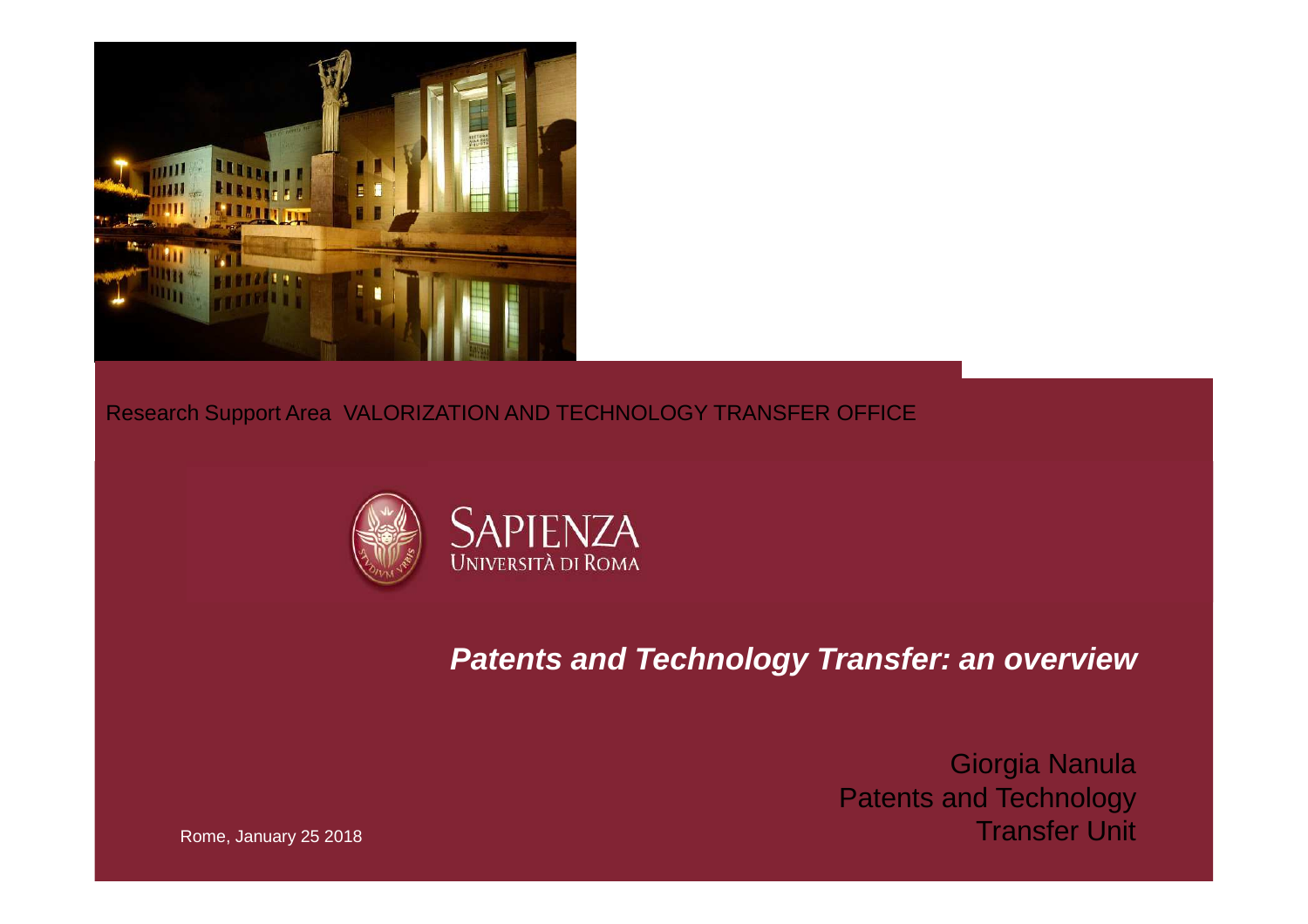### **Valorization and Technology Transfer Office**

two main competences:

- Assists Researchers in Sapienza who wish to transform their ideas into<br>Intellectual Property so called "inventions" sprouting from their research line Intellectual Property so called "inventions" sprouting from their research line, turning them into patents and transferring them into the productive system
- $\Box$  Launching start-ups in innovative fields, based on the results obtained from<br>research and teaching activities research and teaching activities.

2 units:

- ❖ Patents and Technology Transfer
- ❖ Strategic Partnership and Start up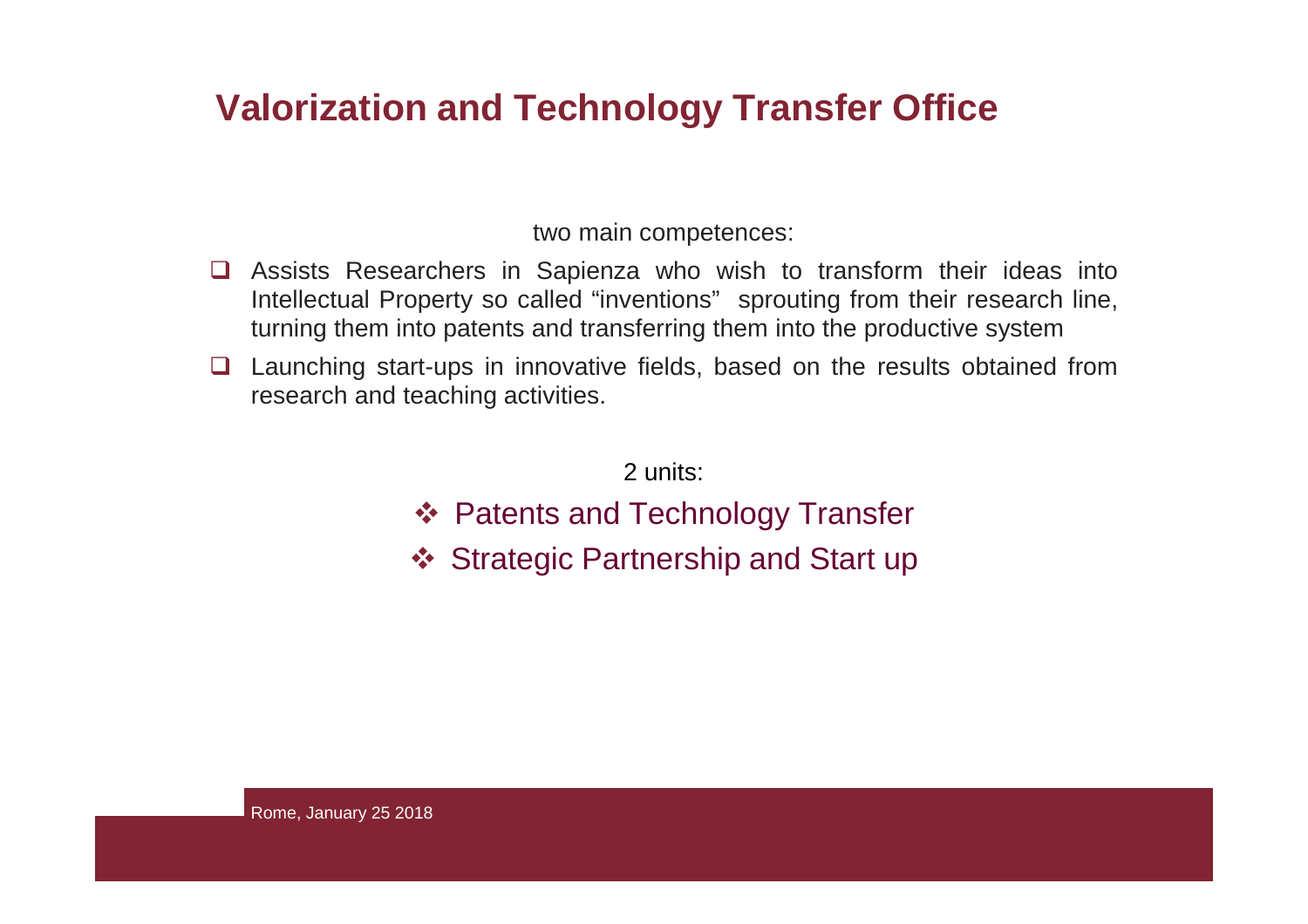### **Valorization and Technology Transfer Office**



### CONVERT RESEARCH INTO INNOVATION

Rome, January 25 2018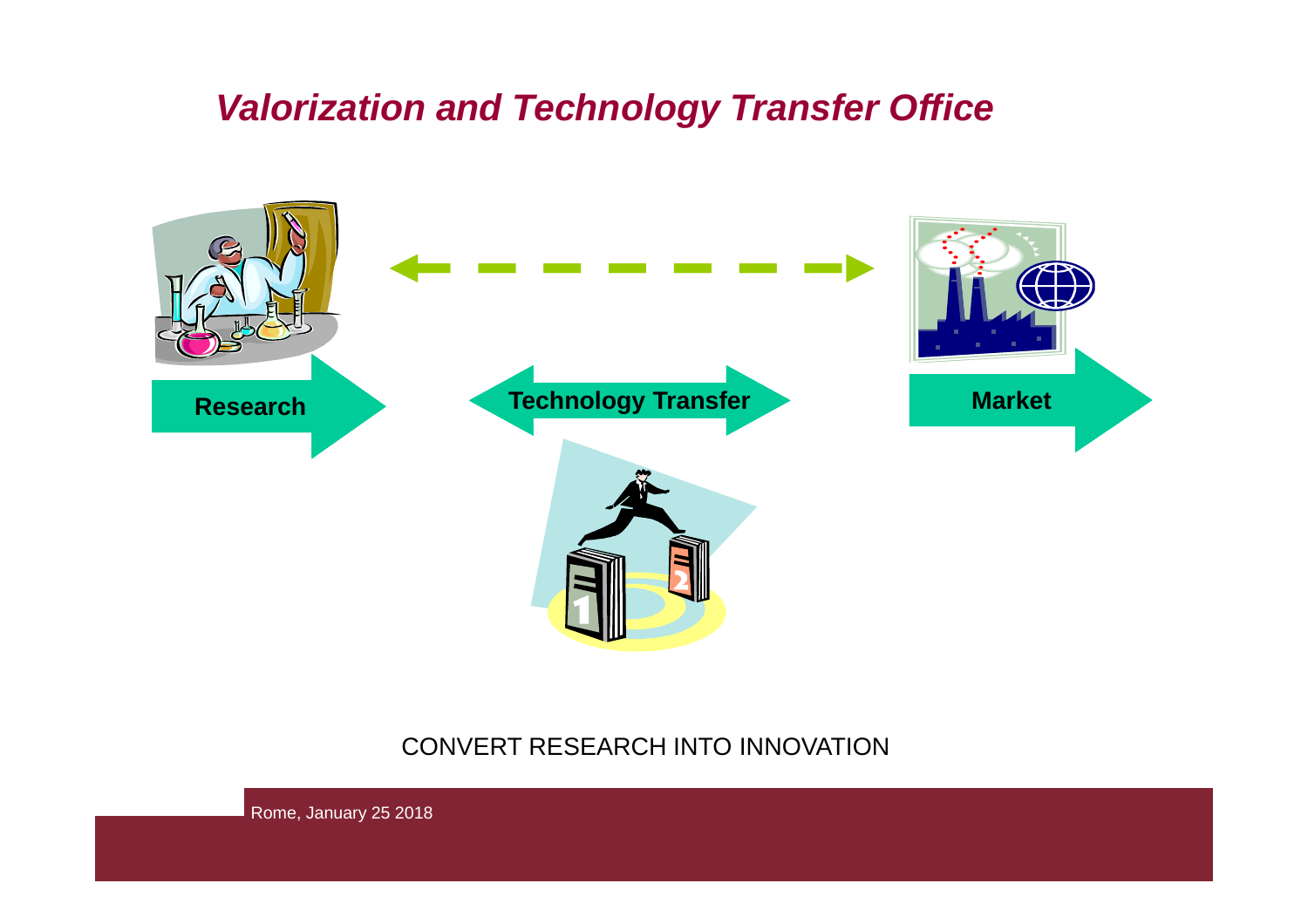### **Spread the Culture of Research Valorisation**

Awareness of the Key Players

Researchers , Students

Every year Sapienza offers its young researchers training days in Industrial Property fields.





Rome, March 28th 2017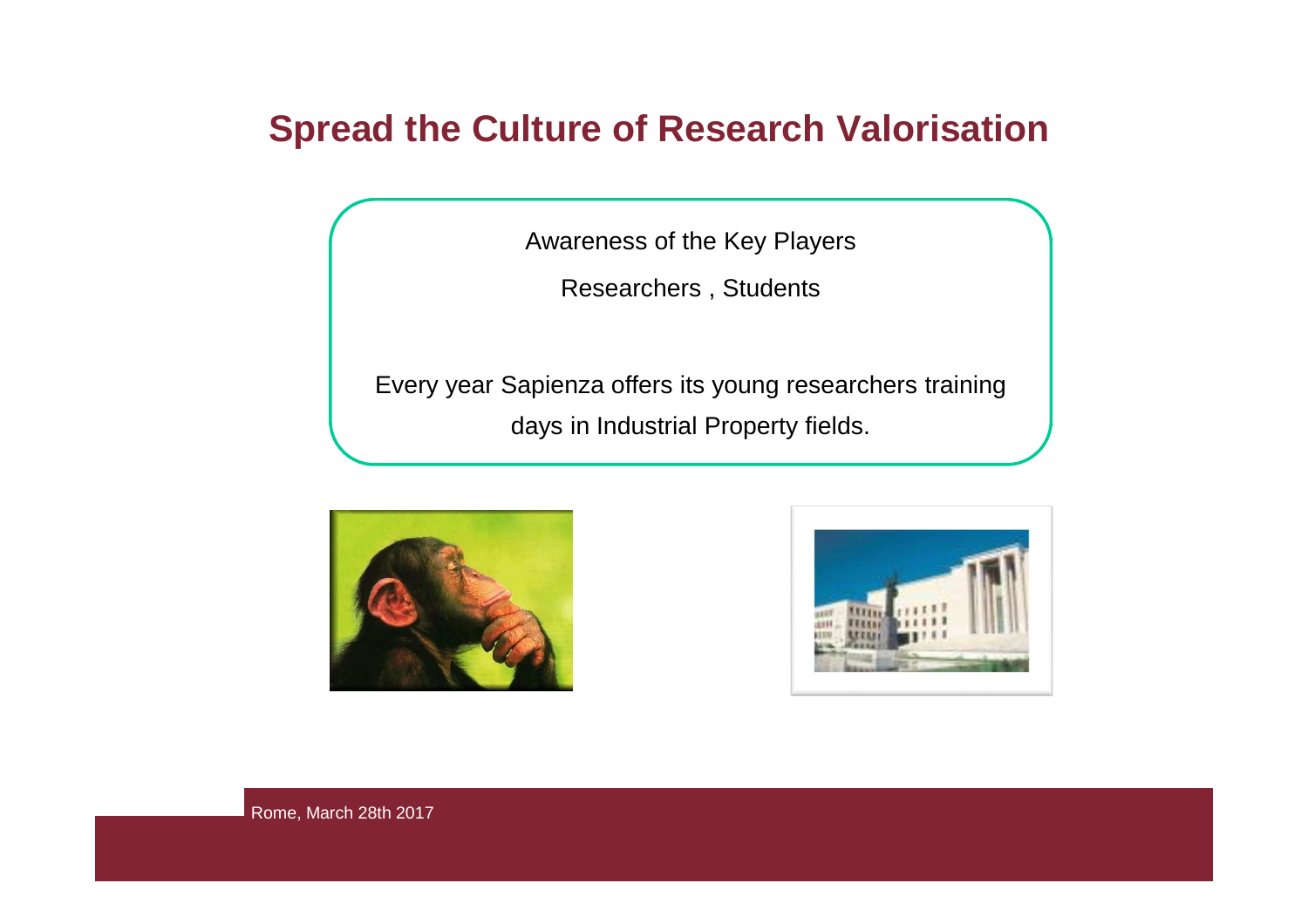### **Approaches to innovation**

### **Traditional**

publications , conferences , workshops;

### **Modern**

Patents, licensing, start ups.

- Developing and protecting IP
	- $-$  particularly relevant to university activities
- Creating a competitive advantage by optimising and using IP
	- $-$  relevant to university spin-out companies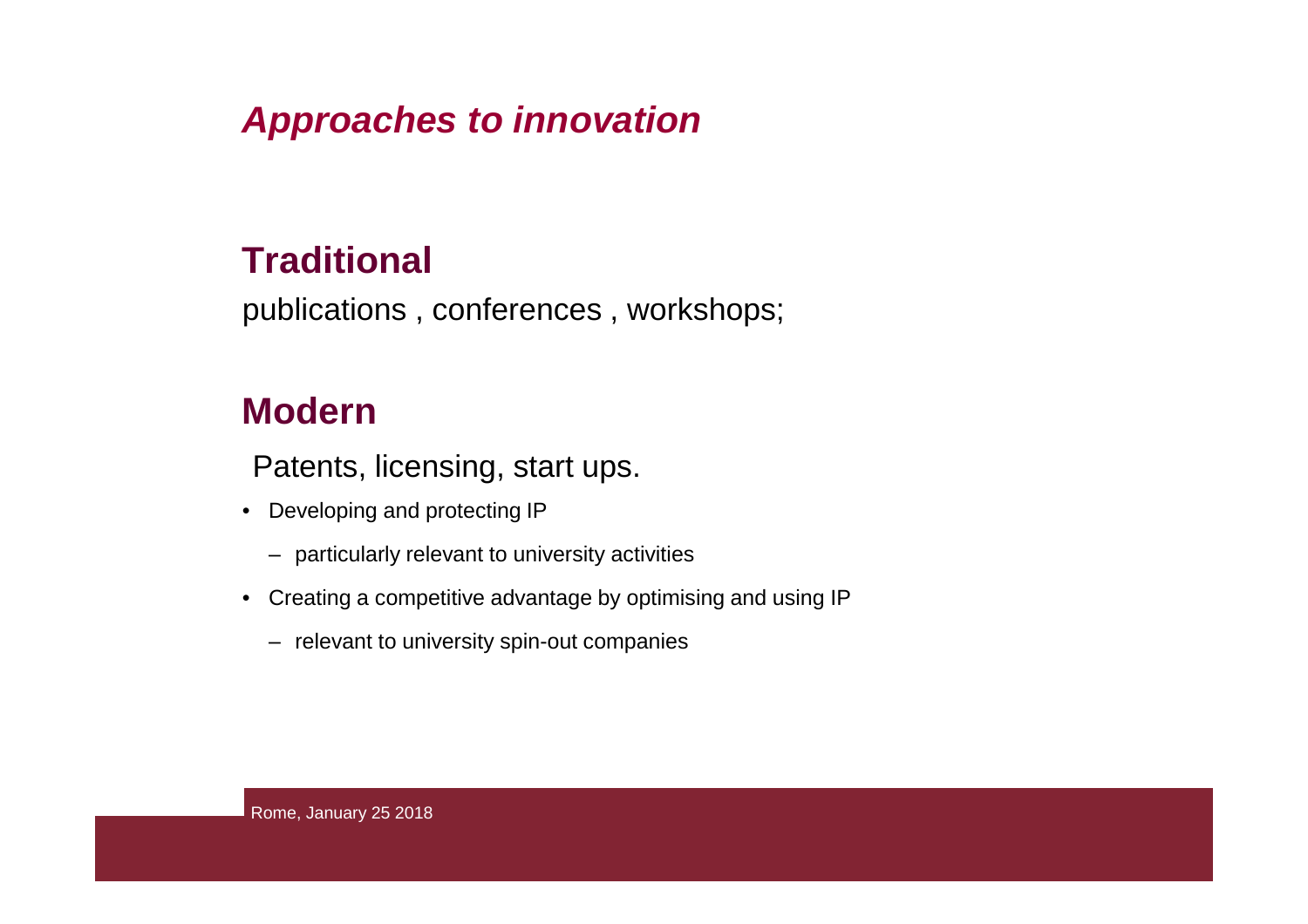### **Our Commitment**

- Providing guidance in planning an effective **IP protection strategy**;
- monitoring and maintaining the **University patent's portfolio**;
- • Assisting in **technical and market assessments** and actively market Sapienza technologies to industry partners.
- • Promoting Patent's portfolio through outsource **broker companies**, in order to license or grant the IP to those who areinterested in acquiring them;
- •Coordinating **brand valorization** activities for Sapienza.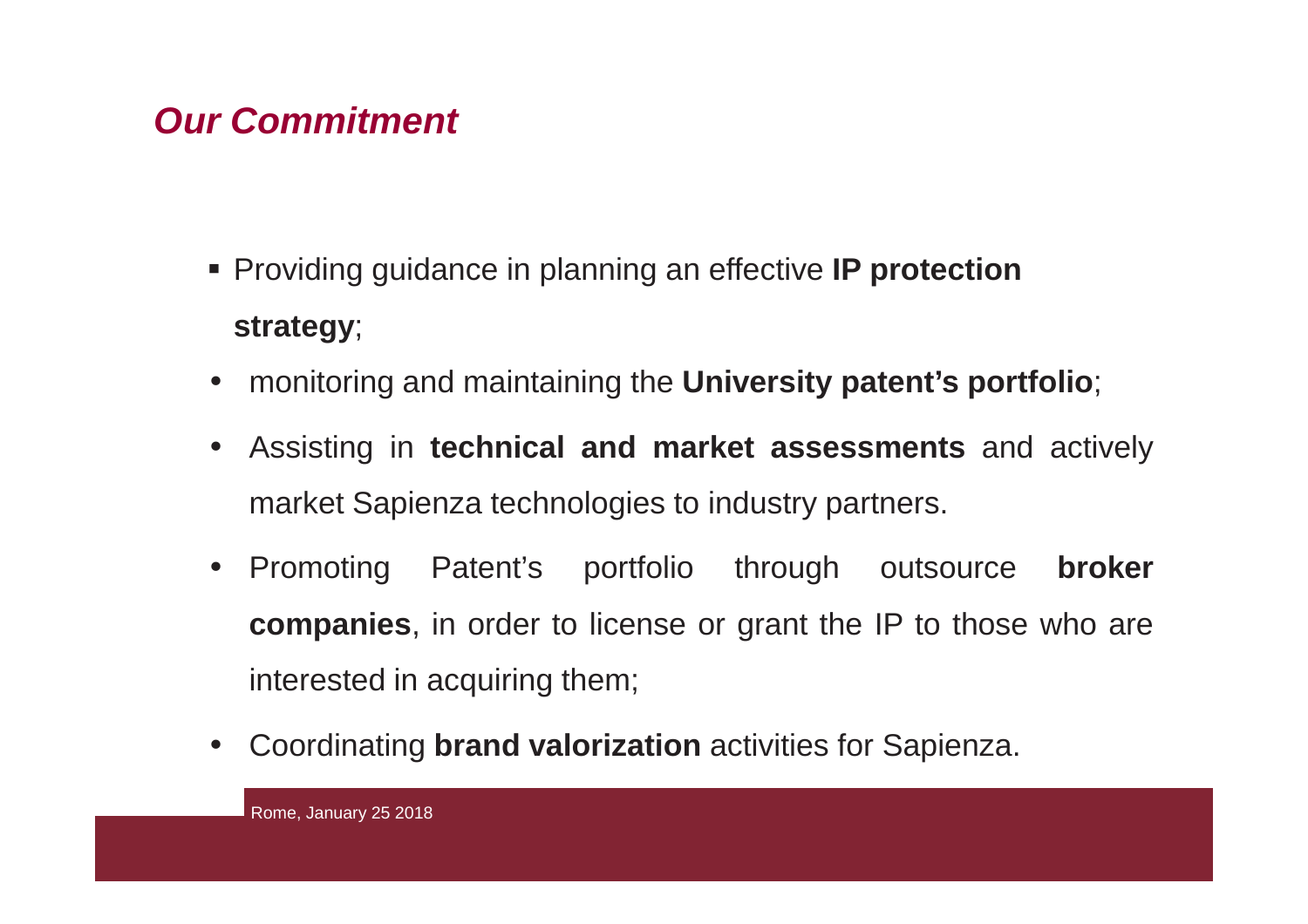# **Step <sup>1</sup>Sapienza procedure to Filing a patent**

- • The researcher delivers an application formcontaining the abstract of the research;
- $\bullet$  Sapienza Patent Commitee Evaluatesthe patentability;
- 
- $\bullet$  If approved , the technology is filed by Patent Consultants that acts by proxy of Sapienza in a lead time of approximately 3 months;
- • In case of commercialization the researcher obtains 70% of the value, the remaining 30% goes to fund the research in Sapienza.



Disclosure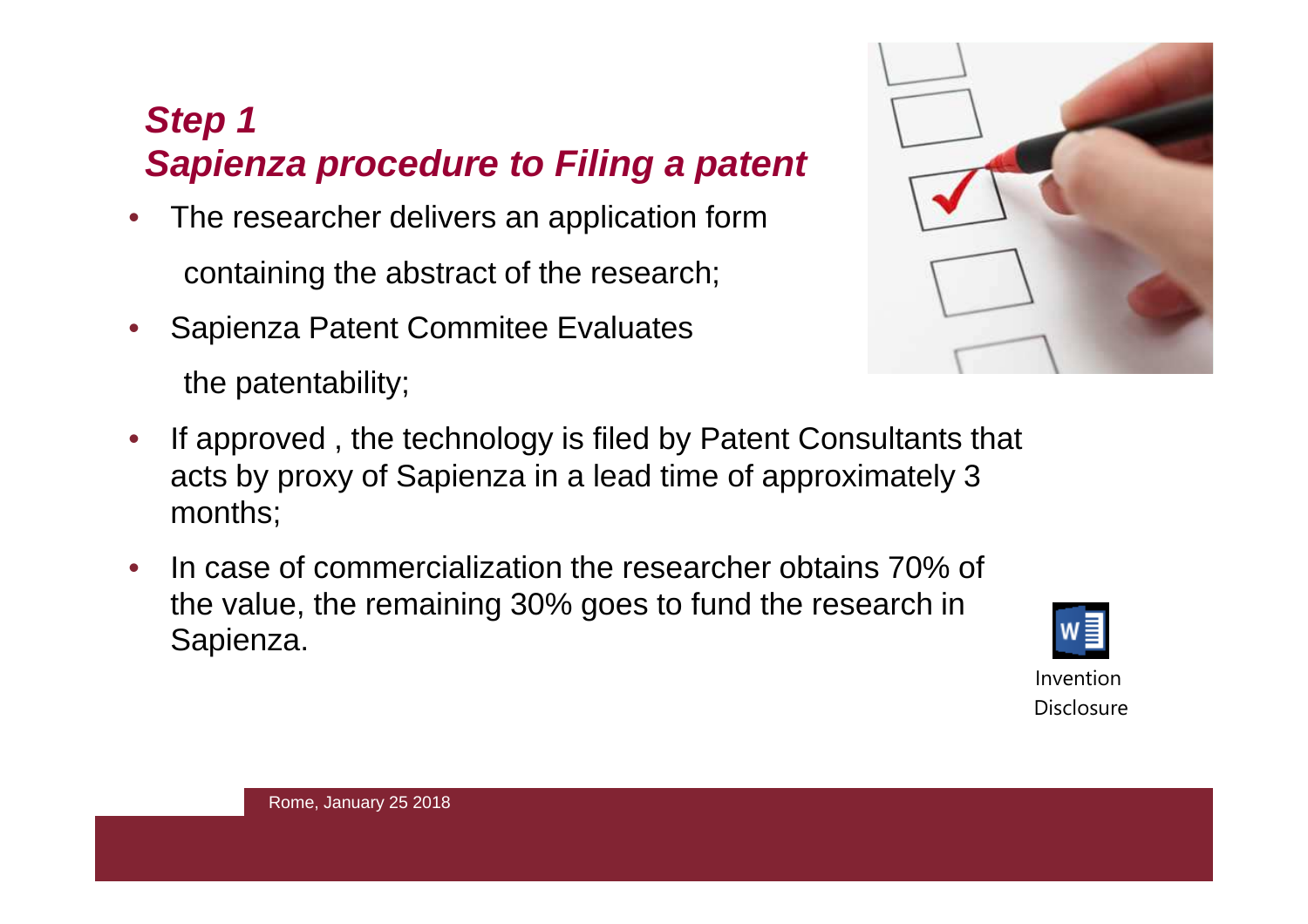# **Step <sup>2</sup> The TT actions in support of inventors**

- • The procedure is focused on establishing the most **active cooperation between the office and the inventors** starting from the first meetings, after the filing of the patent
- $\bullet$ • In the **scouting phase** the office points out companies which might be interested in the patent. The inventor cooperation is strategic to achieve thisgoal
- $\bullet$  The next step is to **contact the selected companies**, negotiating the **confidential agreement** regarding the patent and the patented technologyand eventually finalizing <sup>a</sup> contract with them
- $\bullet$ • Inventors can also personally get in contact with companies and, in this case will promptly give information to the Office in order to have its support in managing **commercial negotiations**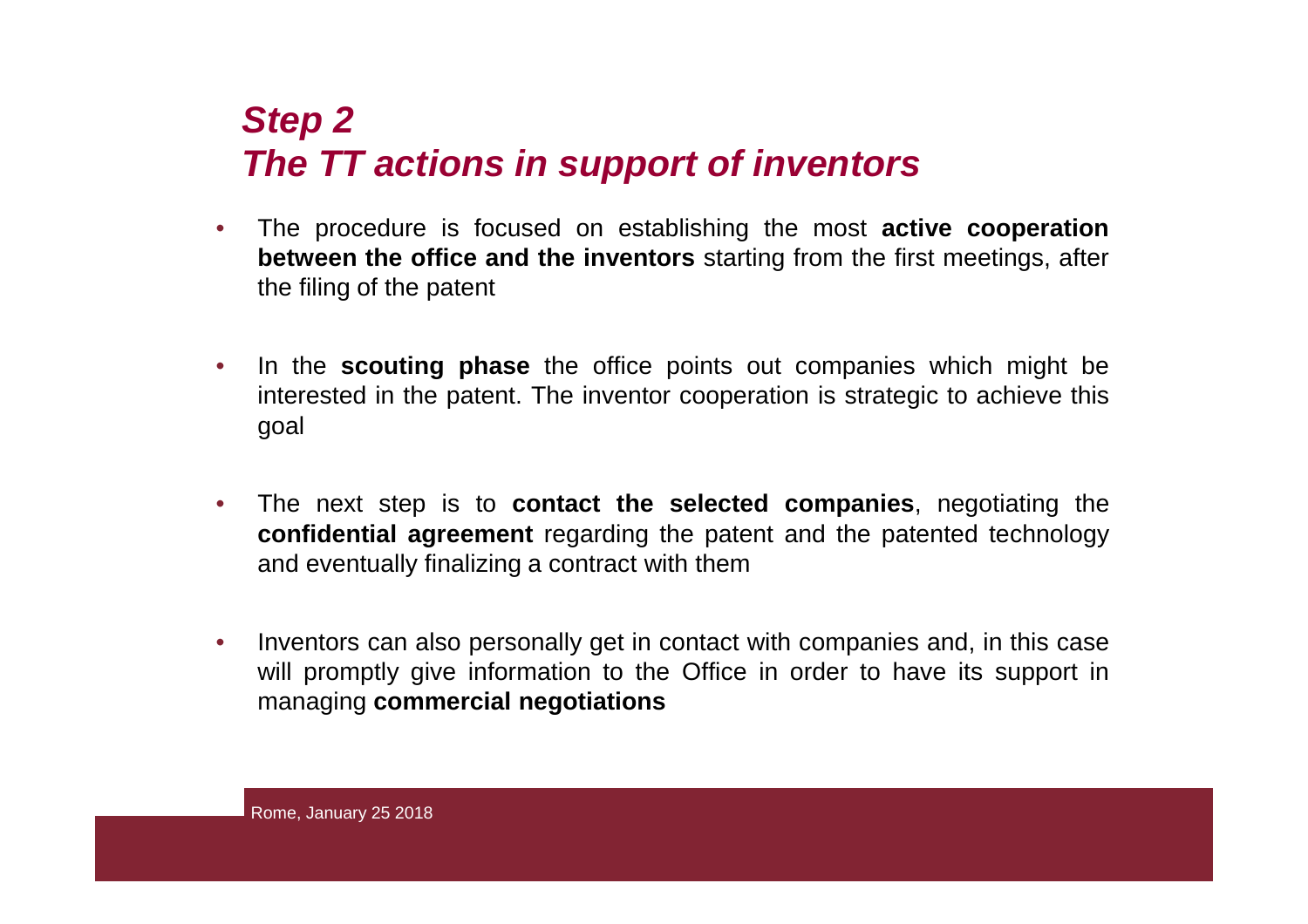### Title / Name ……….……………………………………………………………………

Company ………… 50%.

Name Surname, Name Surname.

magna aliquam erat volutpat.

magna aliquam erat volutpat.

**Time to Market**

**Availability**

Start-up and Spin-off.

**Industrial & Commercial Reference** Lorem ipsum dolor sit amet, consectetuer adipiscing elit, sed diam nonummy nibheuismod tincidunt ut laoreet dolore

**Patent Type**

**Inventors**

**Priority Number**n. 0000A00000000 of the 00.00.2010.

Sapienza University of Rome 50%,

#### **KEYWORDS**

- **□ SMART**
- **Q** DIVICE
- **Q** REAGENT
- MEASUREMENT
- 
- $\square$  DESIGN
- 
- **AREA**
- 

### **Q** BIOMEDICAL

#### **CONTACTS**

> PHONE NUMBERS +39.06.49910888+39.06.49910855

D EMAIL<br>U brovetti u\_brevetti@uniroma1.it

# Patent for invention/utility model. **Ownership / Co-Ownership**





#### **Abstract**

 Lorem ipsum dolor sit amet, consectetuer adipiscing elit, sed diam nonummy nibh euismod tincidunt ut laoreet dolore magna aliquam erat volutpat. Ut wisi enim ad minim veniam, quis nostrud exerci tation ullamcorper suscipit lobortis nisl ut aliquip ex ea commodo consequat. Duis autem vel eum iriure dolor in hendrerit in vulputate velit esse molestie consequat, vel illum dolore eu feugiat nulla facilisis at vero eros et accumsan et iusto odio dignissim qui blandit praesent luptatum zzril delenit augue duis dolore te feugait nulla facilisi. Nam liber tempor cum soluta nobis eleifend option congue nihil imperdiet doming id quod mazimplacerat facer possim assum.

#### **Publications**

..............................................................,

pgg., Editor, Years.

www.mindfraehjjjdksj.it



ASuRTT \_ UFFICIO VALORIZZAZIONE E TRASFERIMENTO TECNOLOGICOSETTORE BREVETTI E TRASFERIMENTO TECNOLOGICOhttp://uniroma1.it/ricerca/brevetti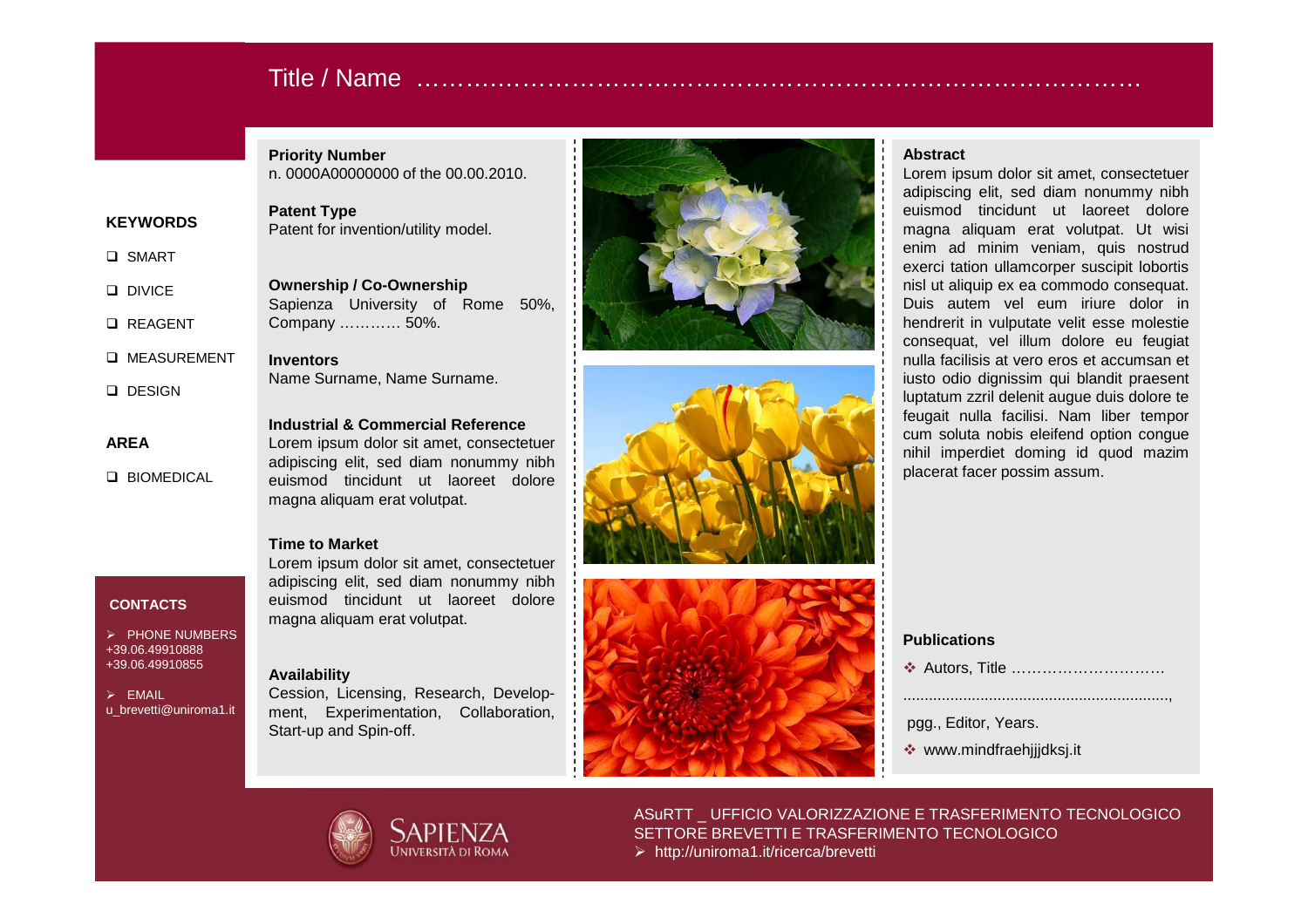#### **Technical Description**

 Lorem ipsum dolor sit amet, consectetuer adipiscing elit, sed diam nonummy nibh euismod tincidunt ut laoreet dolore magna aliquam erat volutpat. Ut wisi enim ad minim veniam, quis nostrud exerci tation ullamcorper suscipit lobortis nisl ut aliquip ex ea commodo consequat. Duis autem vel eum iriure dolor in hendrerit in vulputate velit esse molestie consequat, vel illum dolore eu feugiat nulla facilisis at vero eros et accumsan et iusto odio dignissim qui blandit praesent luptatum zzril delenit augue duis dolore te feugait nulla facilisi. Nam liber tempor cum soluta nobis eleifend option congue nihil imperdiet doming id quod mazimplacerat facer possim assum.

Typi non habent claritatem insitam; est usus legentis in iis qui facit eorum claritatem. Investigationes demonstraverunt lectores legere me lius quod ii legunt saepius.

#### **Technologies & Advantages**

 Lorem ipsum dolor sit amet, consectetuer adipiscing elit, sed diam nonummy nibh euismod tincidunt ut laoreet dolore magna aliquam erat volutpat. Ut wisi enim ad minim veniam, quis nostrud exerci tation ullamcorper suscipit lobortis nisl ut aliquip ex ea commodo consequat. Duis autem vel eum iriure dolor in hendrerit in vulputate velit esse molestie consequat, vel illum dolore eu feugiat nulla facilisis at vero eros et accumsan et iusto odio dignissim qui blandit praesent luptatum zzril delenit augue duis dolore te feugait nulla facilisi. Nam liber tempor cum soluta nobis eleifend option congue nihil imperdiet doming id quod mazimplacerat facer possim assum.

Typi non habent claritatem insitam; est usus legentis in iis qui facit eorumclaritatem.

#### **Applications**

 Lorem ipsum dolor sit amet, consectetuer adipiscing elit, sed diam nonummy nibh euismod tincidunt ut laoreet dolore magna aliquam erat volutpat. Ut wisi enim ad minim veniam, quis nostrud exerci tation ullamcorper suscipit lobortis nisl ut aliquip ex ea commodo consequat. Duis autem vel eum iriure dolor in hendrerit in vulputate velit esse molestie consequat, vel illum dolore eu feugiat nulla facilisis at vero eros et accumsan et iusto odio dignissim qui blandit praesent luptatum zzril delenit augue duis dolore te feugait nulla facilisi. Nam liber tempor cum soluta nobis eleifend option congue nihil imperdiet doming id quod mazimplacerat facer possim assum.

Typi non habent claritatem insitam; est usus legentis in iis qui facit eorumdemon claritatem. Investigationes straverunt lectores legere me lius quod ii legunt saepius.

#### **CONTACTS**

> PHONE NUMBERS +39.06.49910888+39.06.49910855

D EMAIL<br>U brovetti u\_brevetti@uniroma1.it







ASuRTT \_ UFFICIO VALORIZZAZIONE E TRASFERIMENTO TECNOLOGICOSETTORE BREVETTI E TRASFERIMENTO TECNOLOGICOhttp://uniroma1.it/ricerca/brevetti

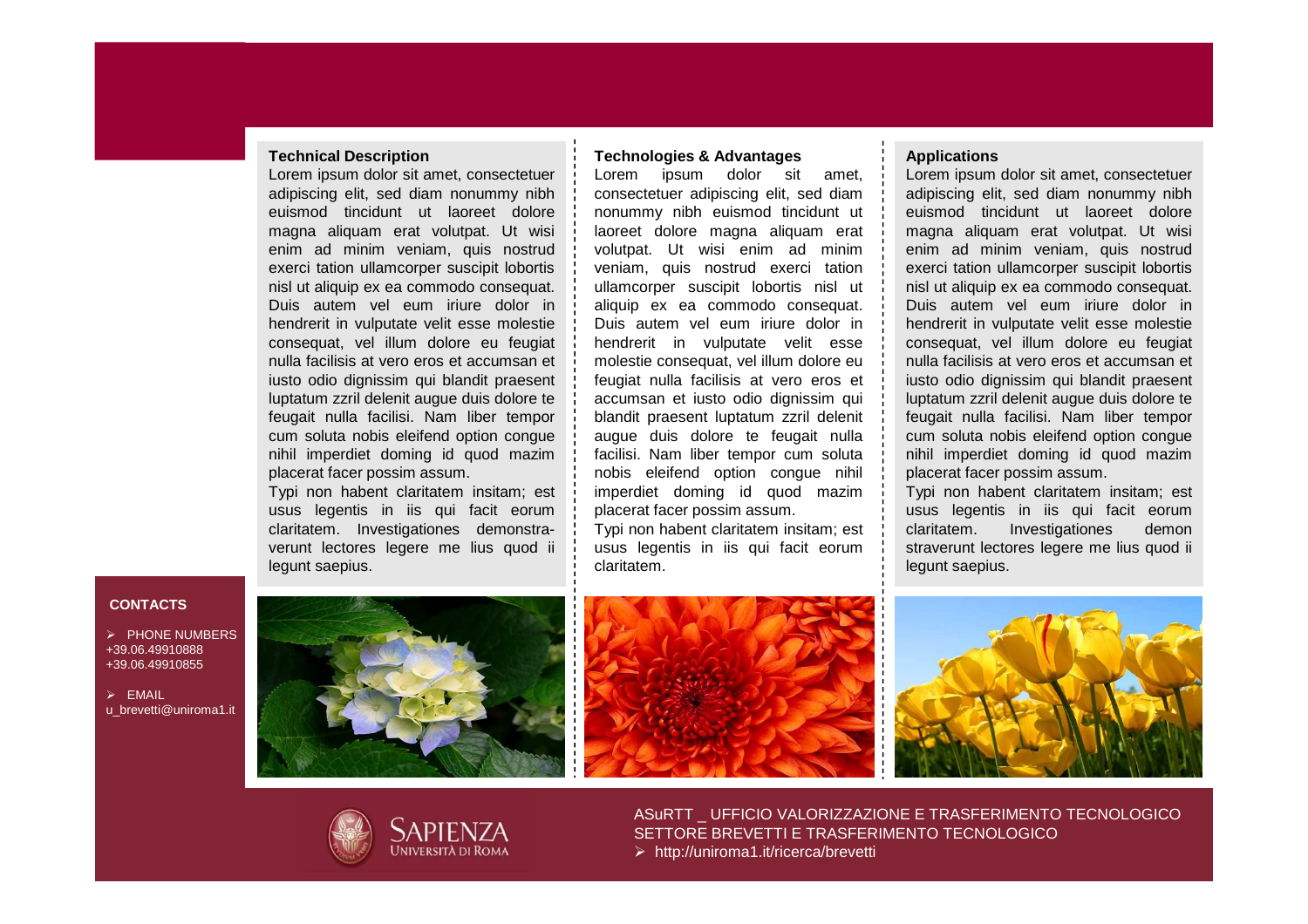### **Implementing IP management**

- **Tools and processes → assistance from technology transfer office**
- Support on campus by advising and assisting inventors with implementing good practices in the workplace, by providing useful document templates.
- Careful and accurate documentation of research developments
- Recommendations and guidelines → Patents and start ups<br>
→ Patents and start ups
- ш University IP policy regulates the procedure of how and who can address the office and obtain a patent or set up a start up that concerns :
- $\blacksquare$ Field of application
- $\blacksquare$ Players involved
- $\blacksquare$ Rules about procedures, duties and management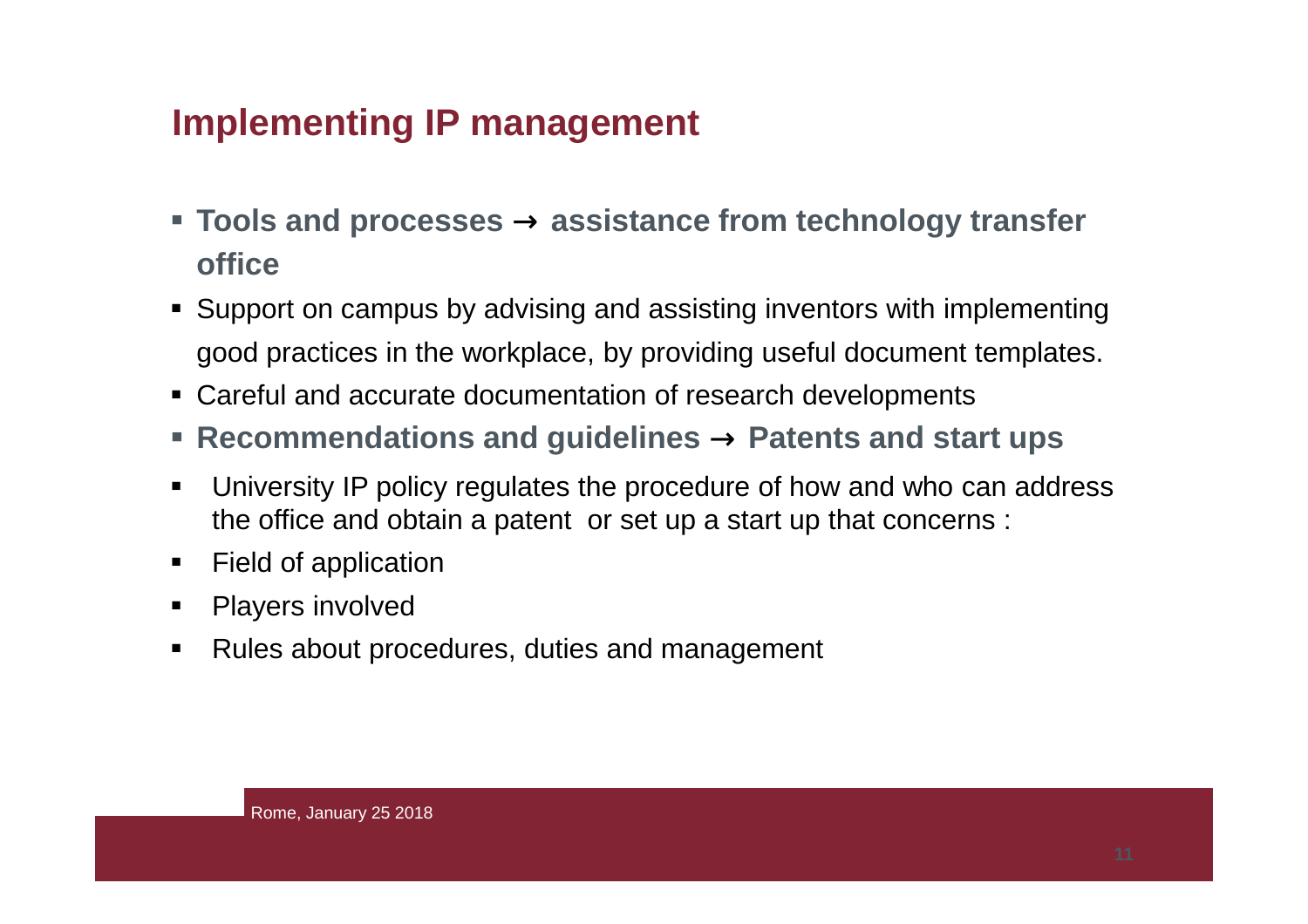# **Sapienza Patents Portfolio**

Patents' Field of application (%)

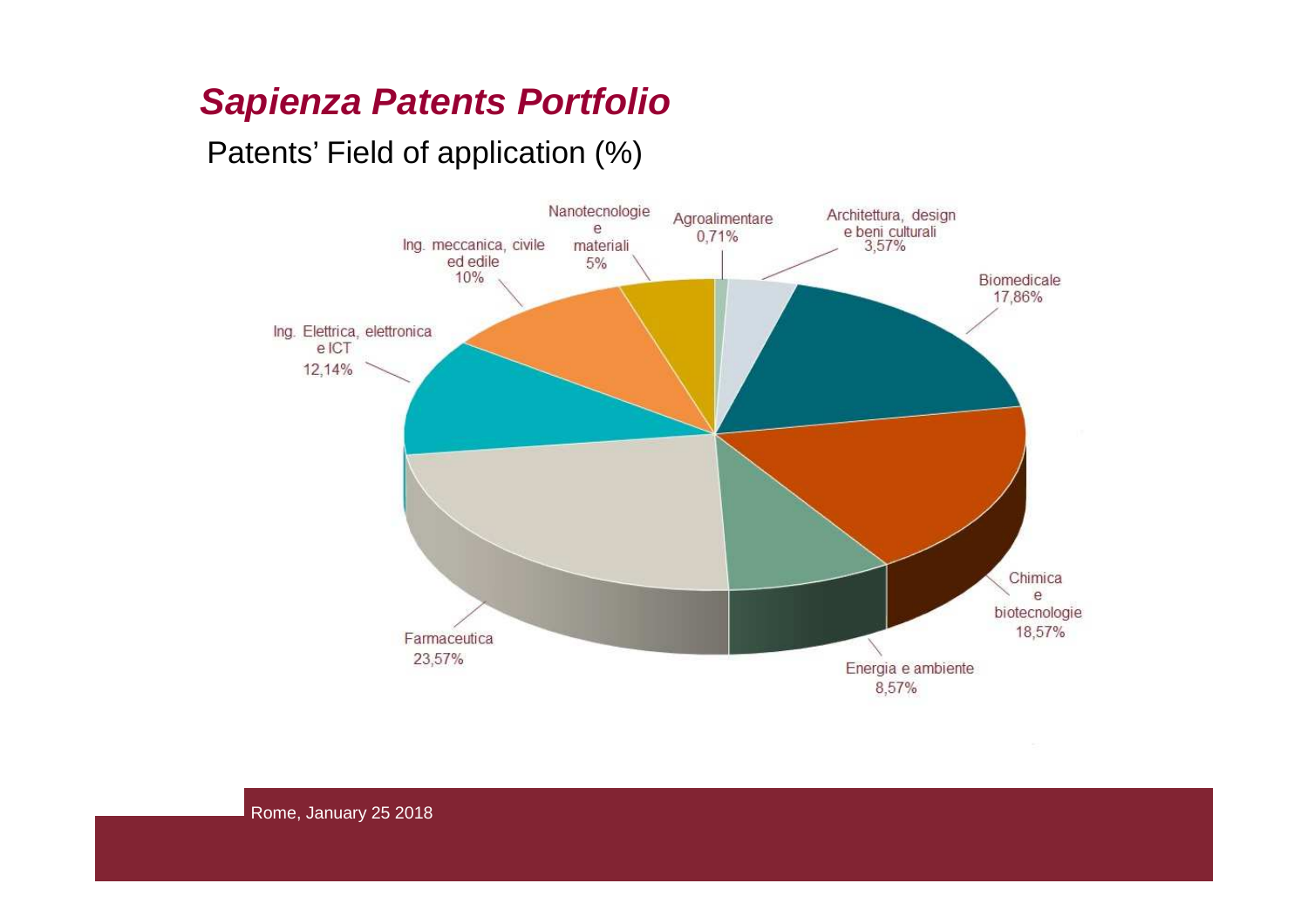### **How universities can exploit IP**



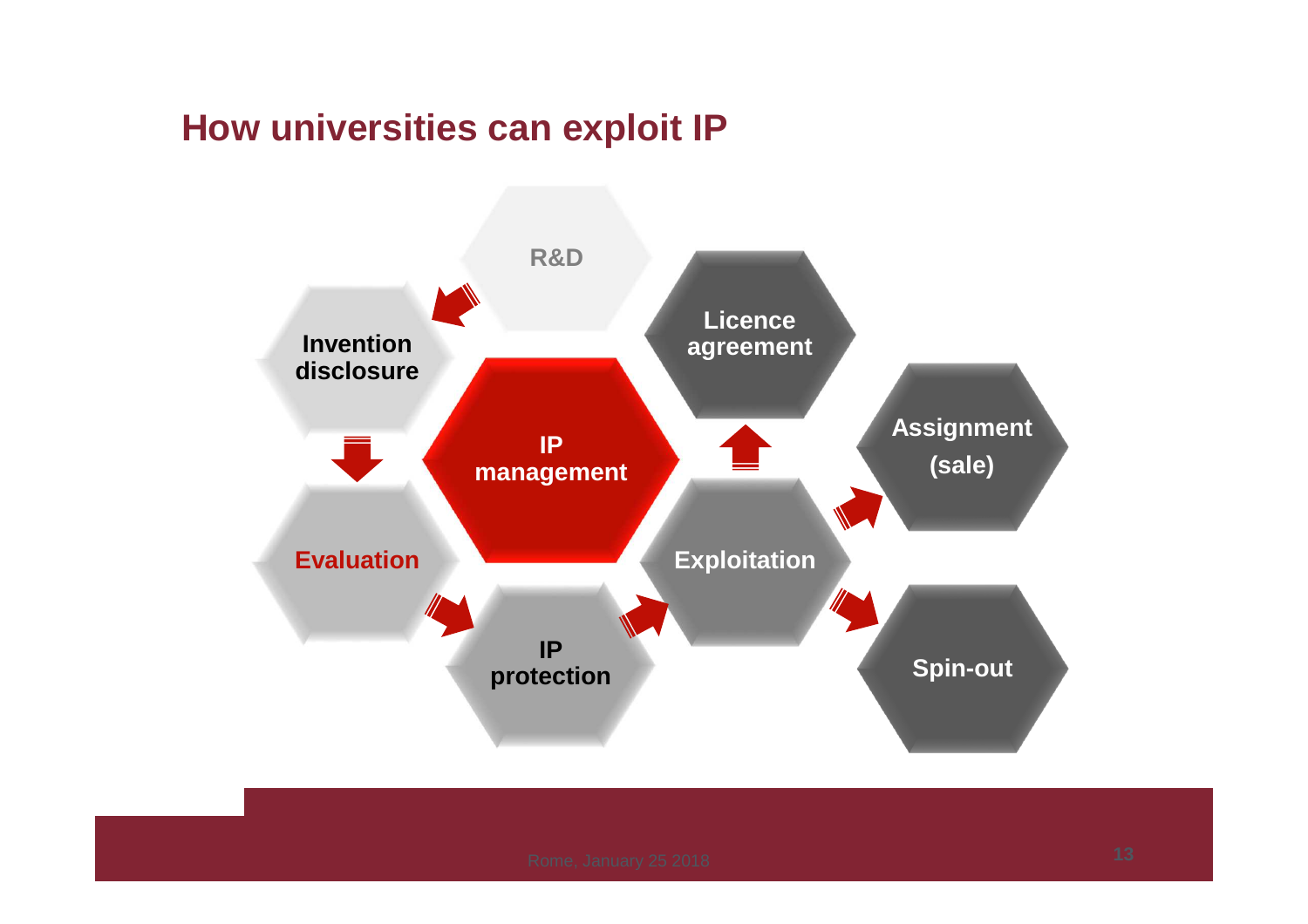### **Technology transfer**

- **University objective**
	- $\overline{\phantom{a}}$  **to make innovative research results and technologies available for wider use by means of technology transfer**
- **Possibilities for technology transfer**
	- **publications, people and artefacts**
	- **collaborations**
	- **contract research**
	- **licensing**
	- $\mathcal{L}_{\mathcal{A}}$  , where  $\mathcal{L}_{\mathcal{A}}$  is the set of the set of the set of the set of the set of the set of the set of the set of the set of the set of the set of the set of the set of the set of the set of the set of the **sale**
	- **spin-outs (start up)**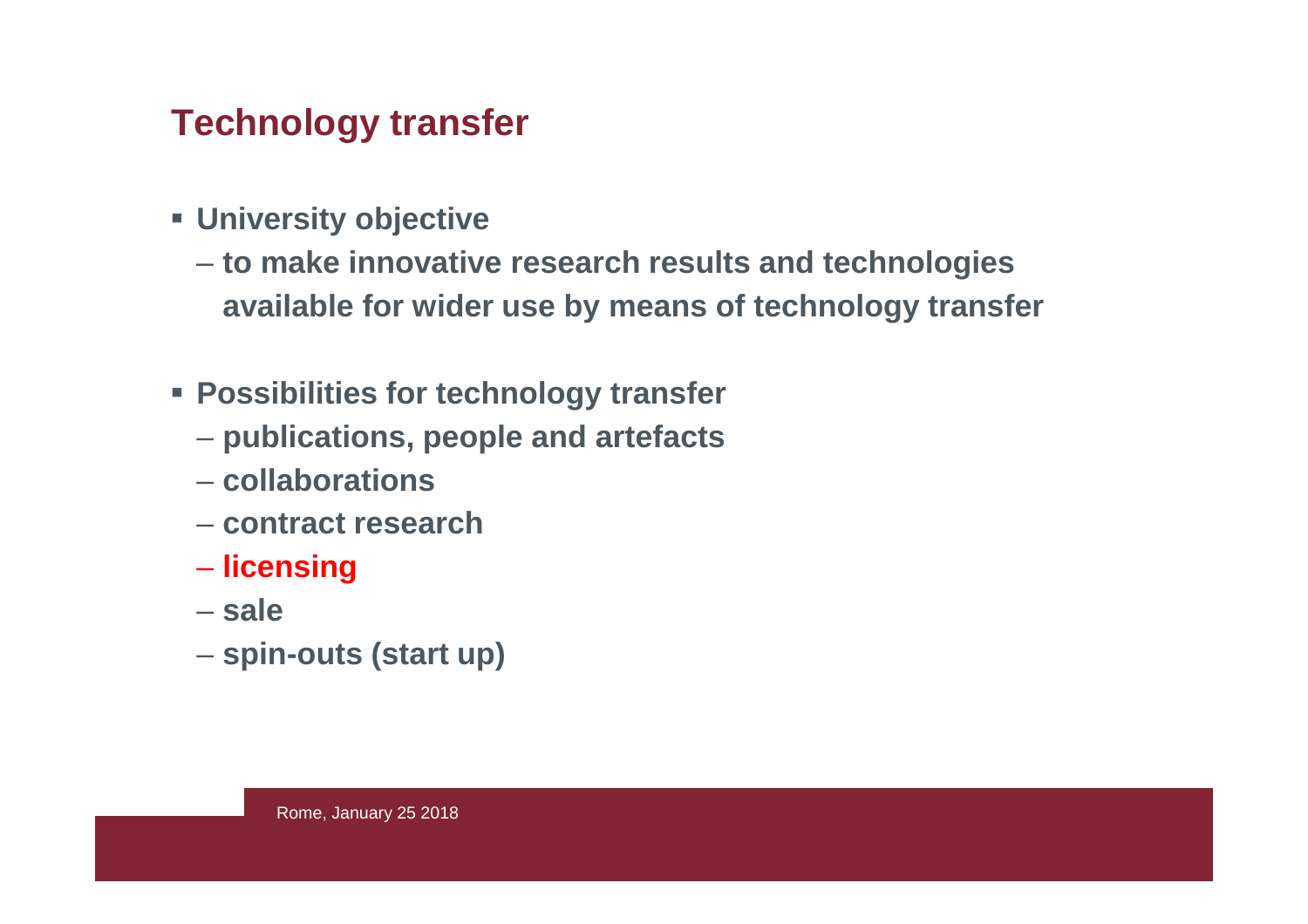### **The life of the patent**

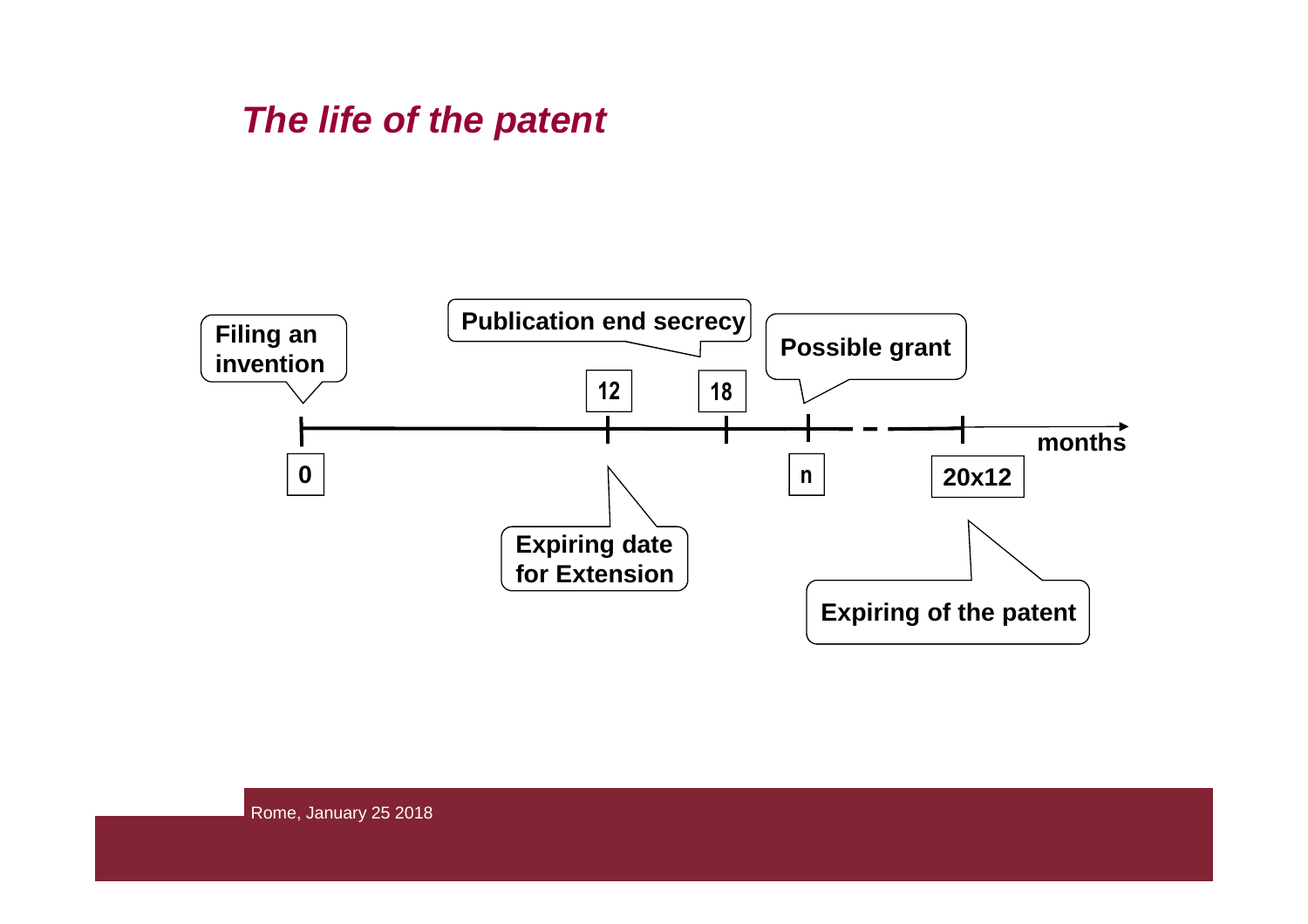# **Licensing IP**

- $\blacksquare$  **Intellectual property rights** 
	- **prevent others from using your inventions and creations**
- **Licences (contractual agreements)**
	- **allows others to use your inventions and creations**
	- **in accordance with specific terms and conditions**
- **Requirements for a legal contract** 
	- **mutual exchange of a bargain**
	- **consideration (payment) exchanged for something of value (IP)**





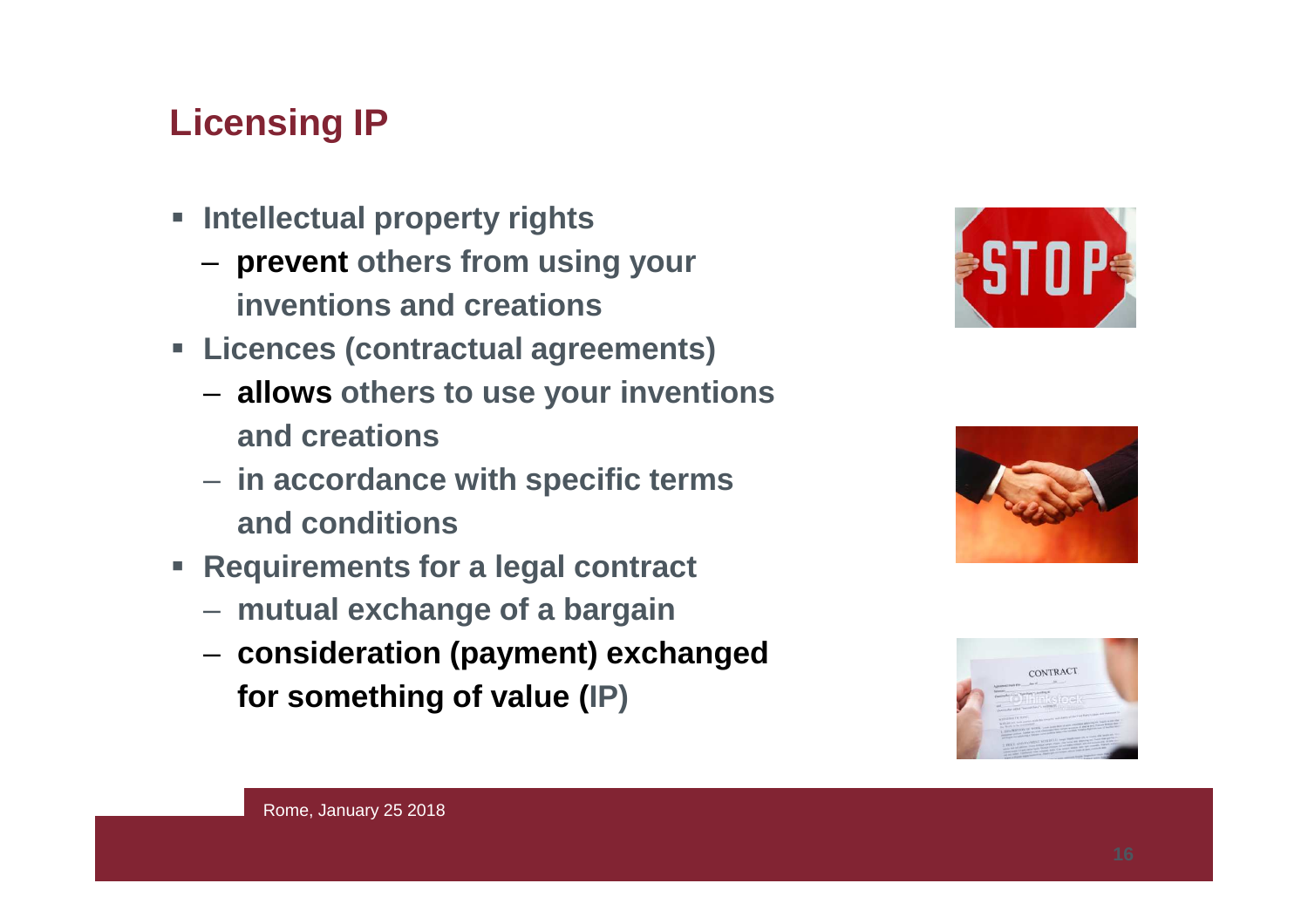### **The key points of a licensing contract in Sapienza**

- $\bullet$ Initial fee or lump sum
- $\bullet$ Royalties payment (usually % on net sales)
- $\bullet$ Annual fees or milestones if present
- $\bullet$ Patent's costs to be paid by the licensee
- $\bullet$  When possible achieving the draft of a research collaboration agreement to finance future developments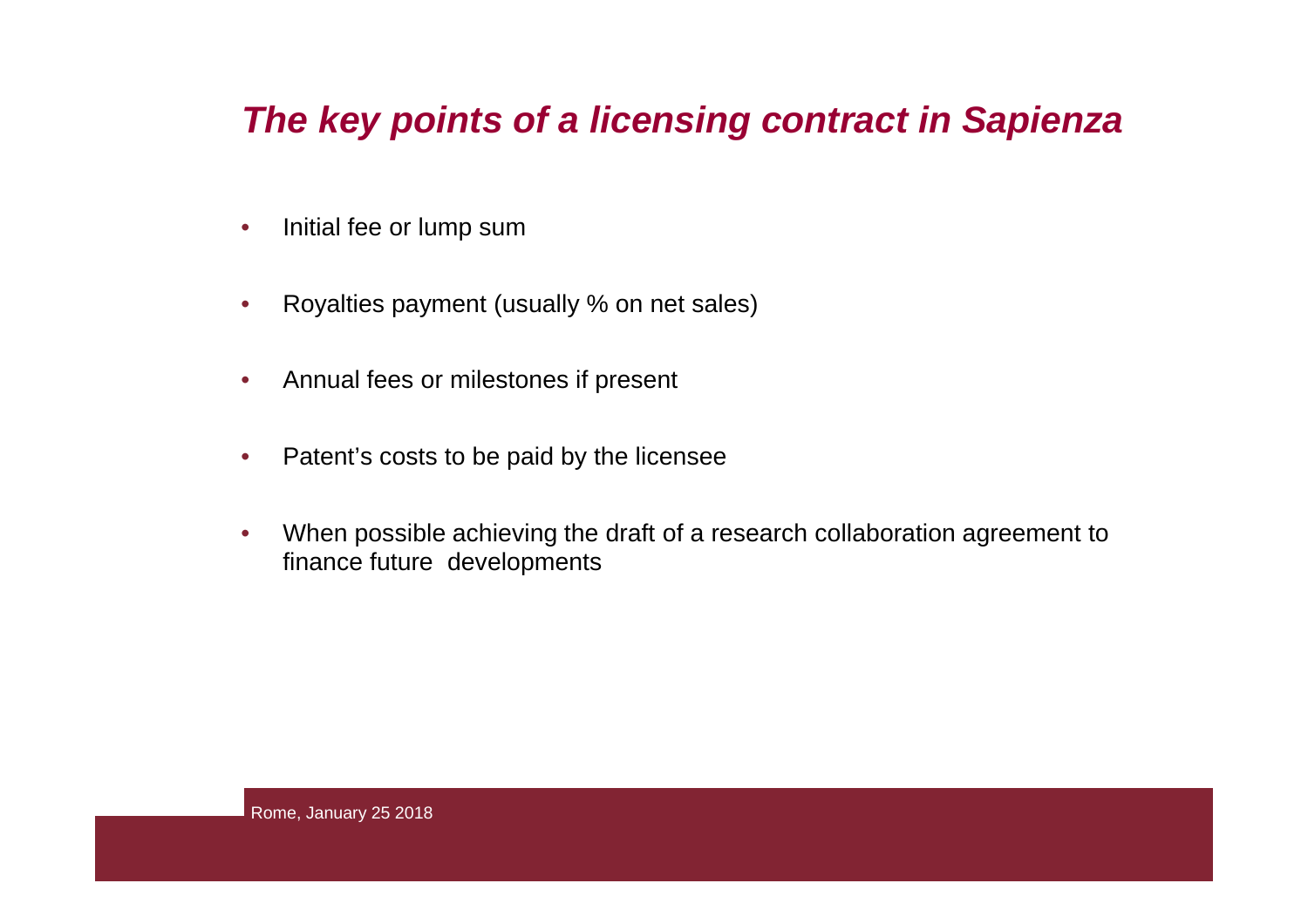# **Benefits of licensing**

| <b>Licensor</b>                   | Licensee                            |
|-----------------------------------|-------------------------------------|
|                                   |                                     |
| • Create new source of revenues   | • Gain access to new technologies,  |
| Access new territories and        | turn-key products and processes     |
| markets                           | and new markets                     |
| • Influence market acceptance for | • Reduce or avoid R&D costs and     |
| technology and products           | associated risks                    |
| • Create production and supply    | • Provide competitive advantage and |
| partnerships                      | <b>IPR</b> protection               |

**Increase asset value of business**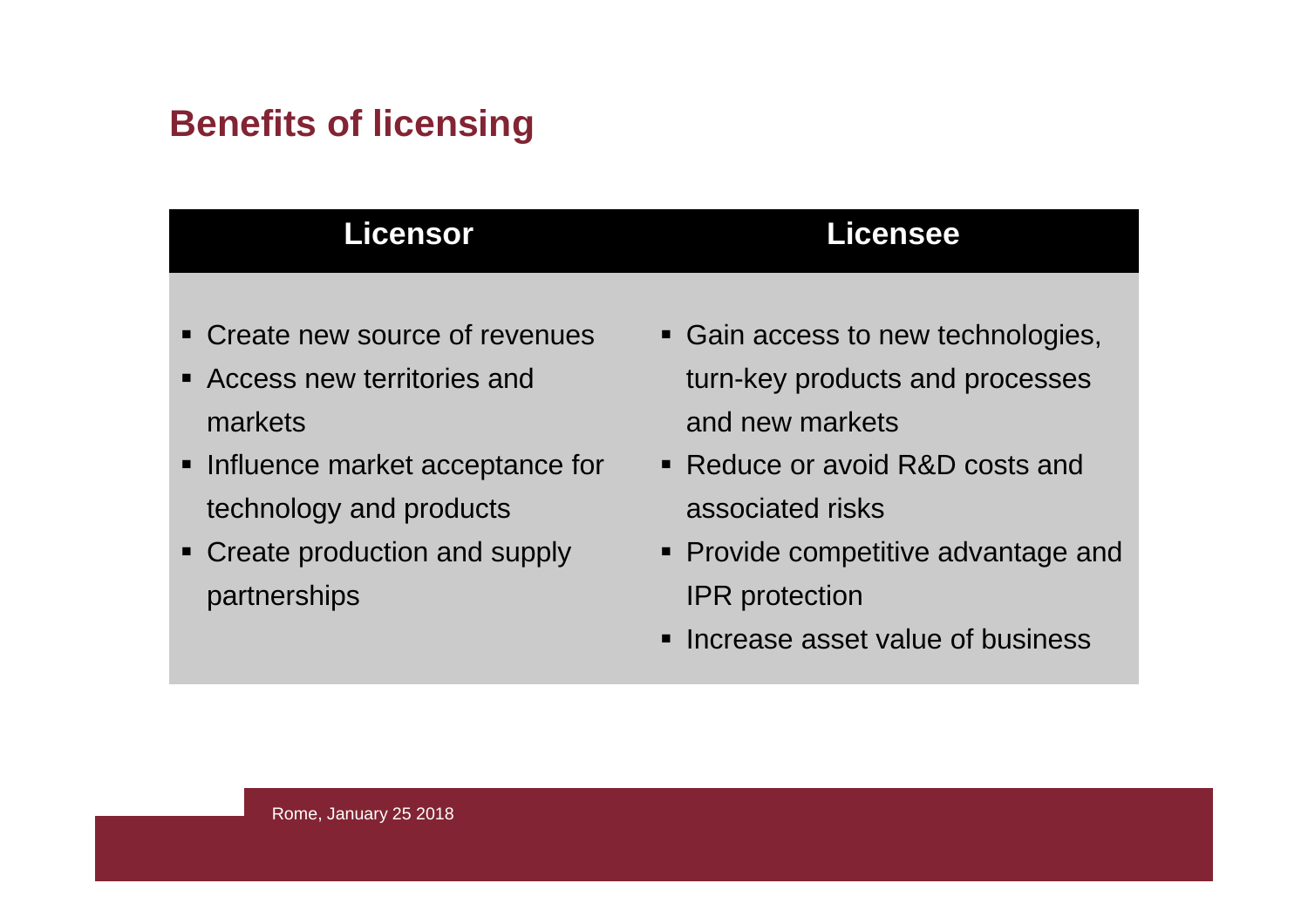### **Distribution of license agreements by scientific area**

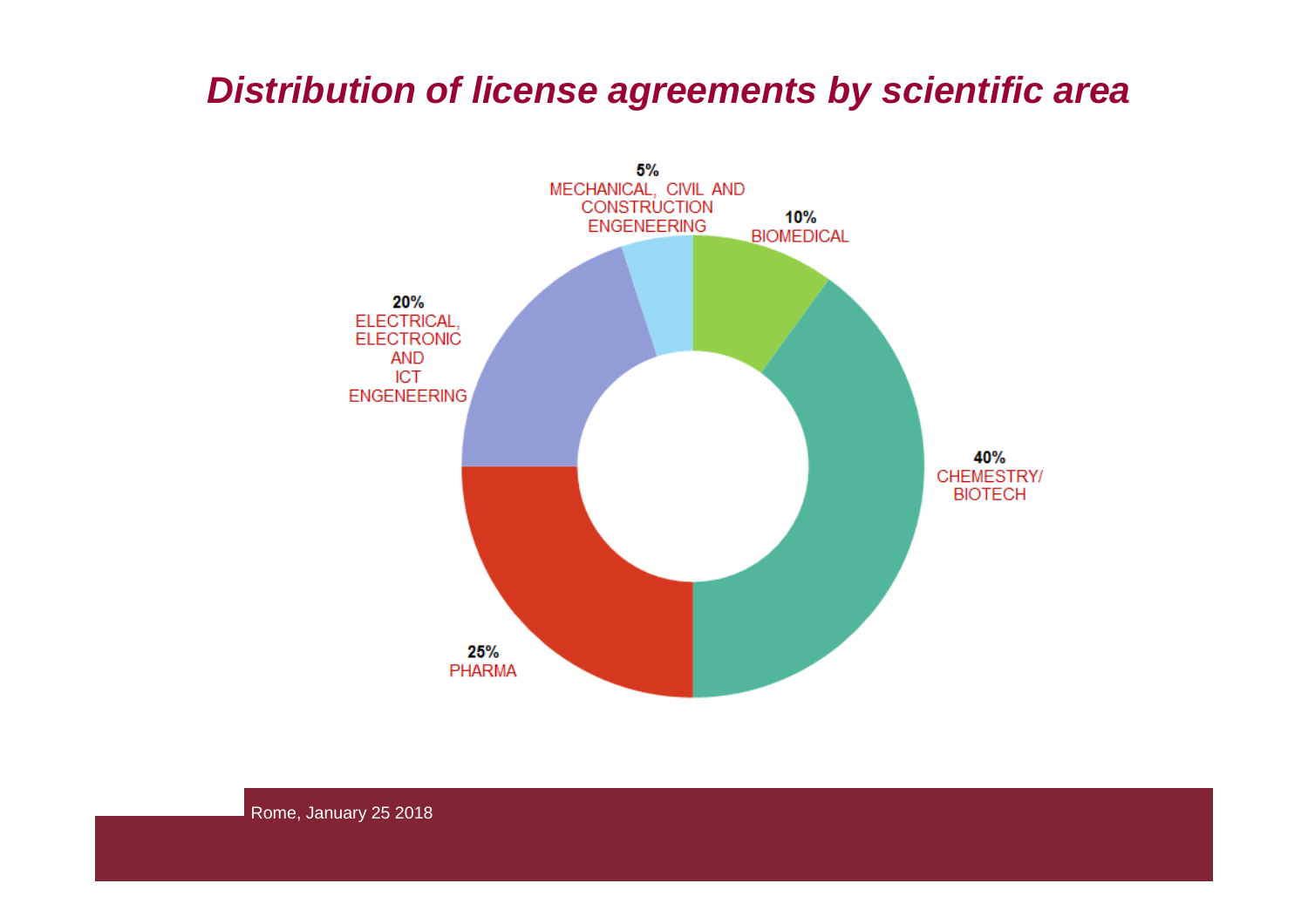### **Start Up: an overview**

• These are **newly created**, **privately held companies**, supported by the University, created to **produce goods and services** resulting from the activities carried out **in an academic context** (by professors, researchers, students, PhD students, scholarship students, fellows and all types of contract employees) that have a **potential for commercial exploitation**.

• It is the most appropriate means of technology transfer when the following conditions apply:

 the **technology**, and the relative market, are so **specialised** that they limit the opportunities and the full effectiveness of an exploitation of the invention through licensing;

 the **market is not yet "ready"** to receive and take full advantage of the technology developed, and therefore the needs and relative market **must be created**.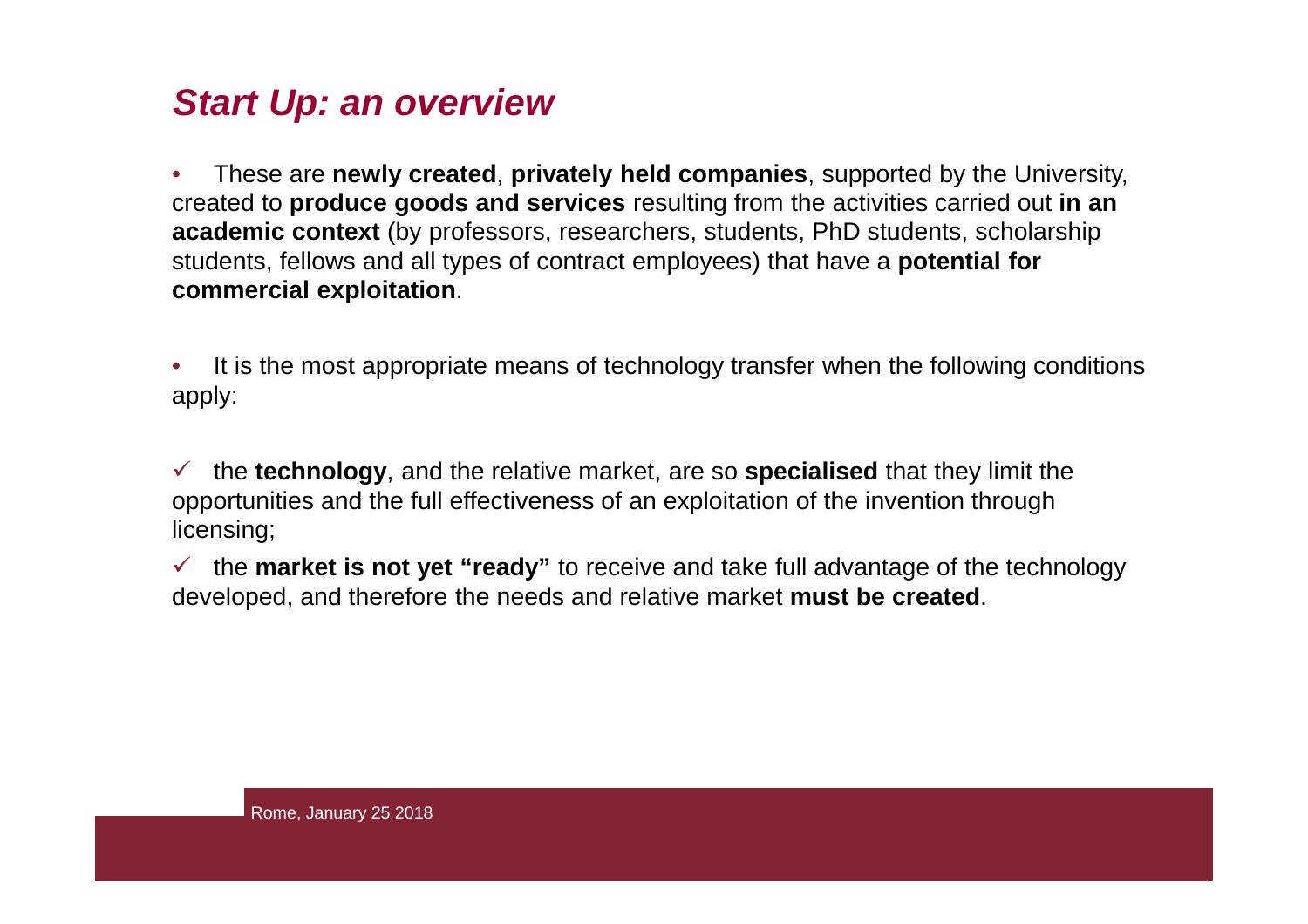### **Sapienza's Start Up: Services and Goals**

The start up tool is one of the most effective methods to transfer knowledge and technology by creating more synergies among different stakeholders and fostering <sup>a</sup> virtuous cycle that involves university - industry - local administrationand the surrounding territory

Sapienza's strategical actions:

- $\rightarrow$  Elaboration of educational processes (both formal and informal) promoting innovative ideas and self-enterpreneurship of students, graduates, young researchers
- $\rightarrow$  Mentoring and advising for the academic start up creation processes
- $\rightarrow$  Technological assessment and market analysis
- $\rightarrow$  Support to existing start up and networking with enterprises, private capitals, various stakeholders and PA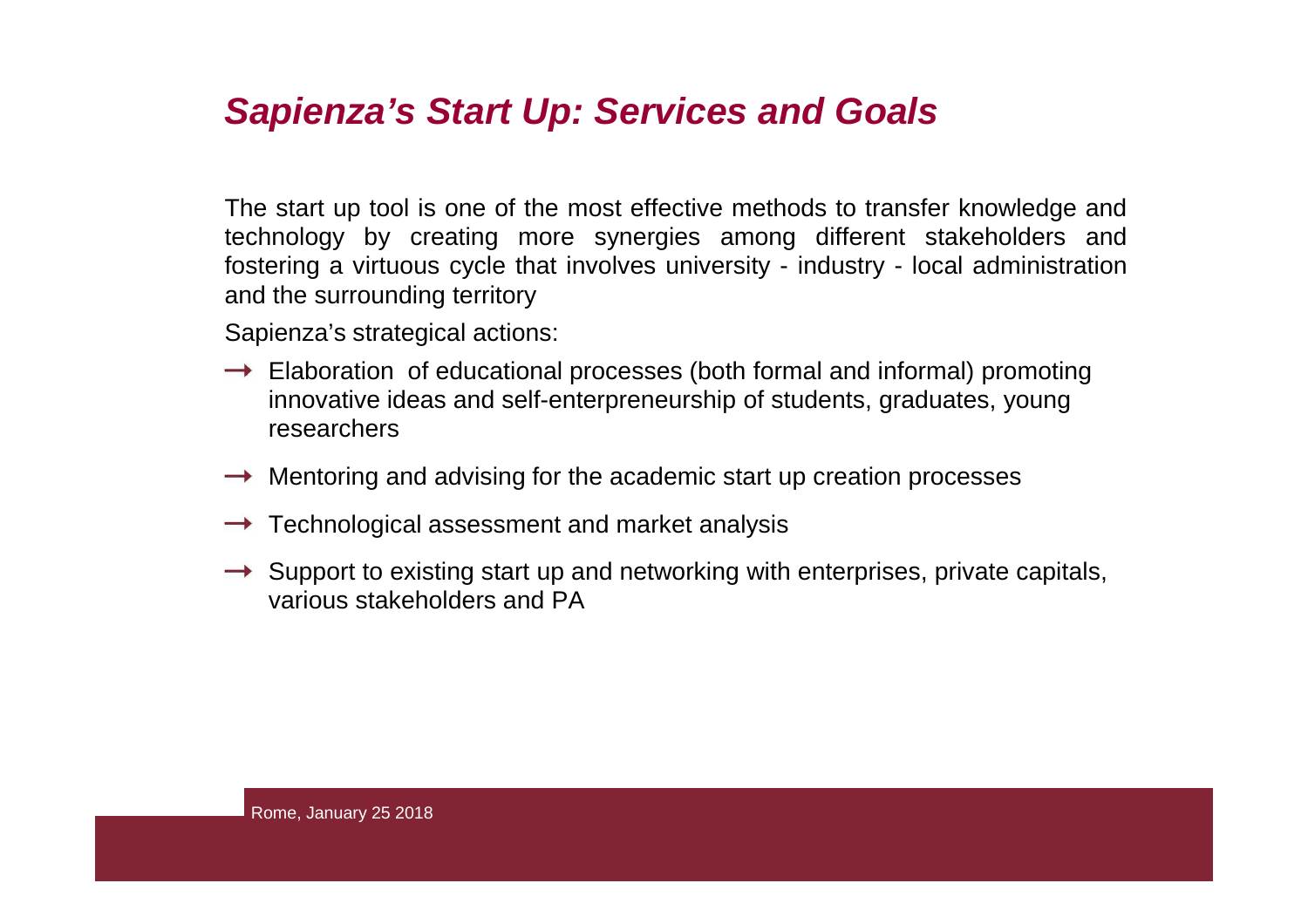### **Start Up of Sapienza University: highligths**

- • Many start-ups are hosted by the University which gives the company its facilities (labs, instruments, spaces ) while they still keep <sup>a</sup> close relationshipwith their research group
- $\bullet$  Sapienza pays specific attention to students and young researchers, fosteringtheir entrepreneurial vocation and interdisciplinary approach
- $\bullet$  Sapienza annually organizes competitions among students and awards for the presentation of innovative ideas, financing grants and supporting them in theirbusiness plan identification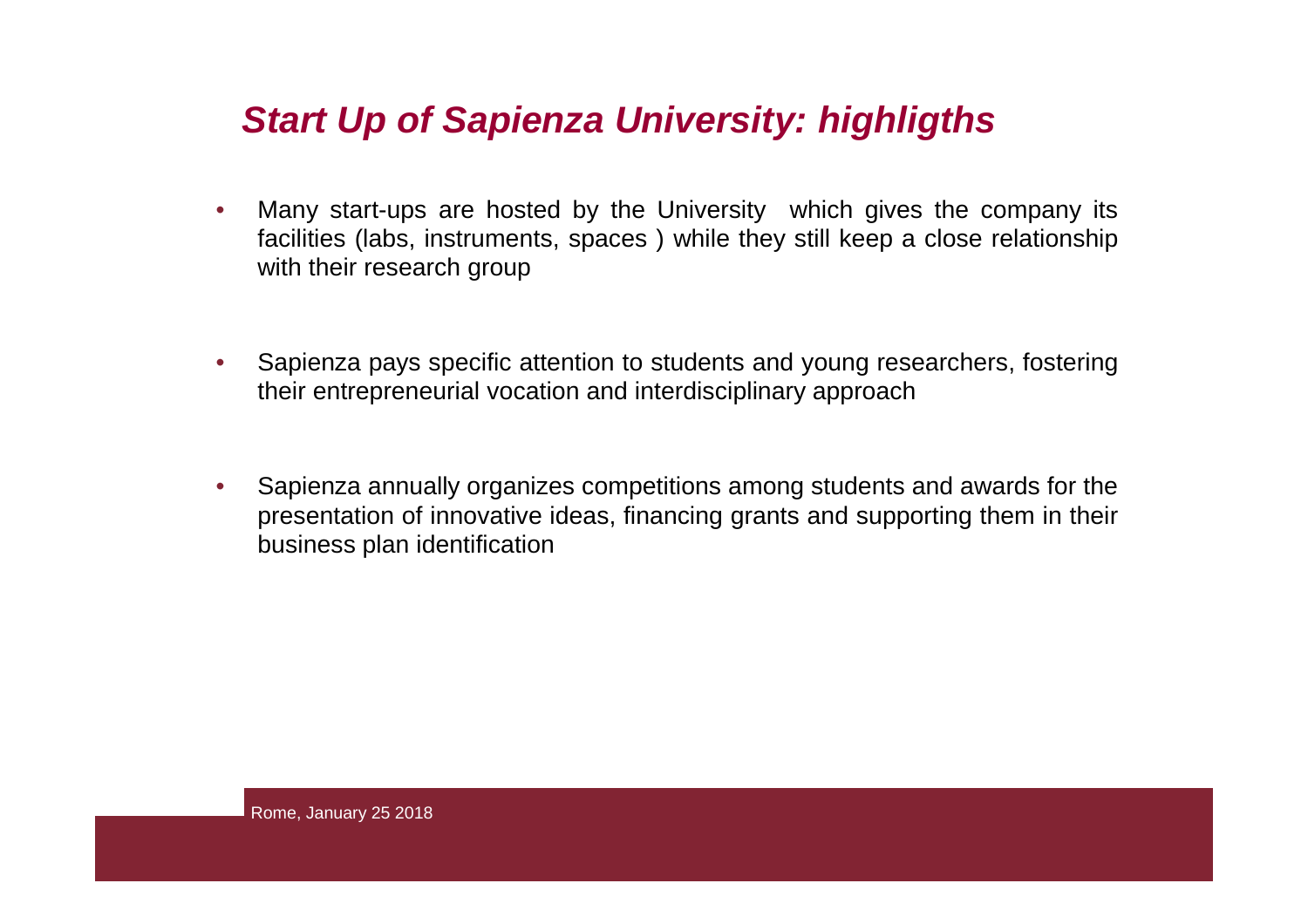### **Facts and Figures**

- $\bullet$ **<sup>30</sup>**Start Up of Sapienza University so far
- •Generated a total employment of **55 units**
- •Turnover of **7 million euros**